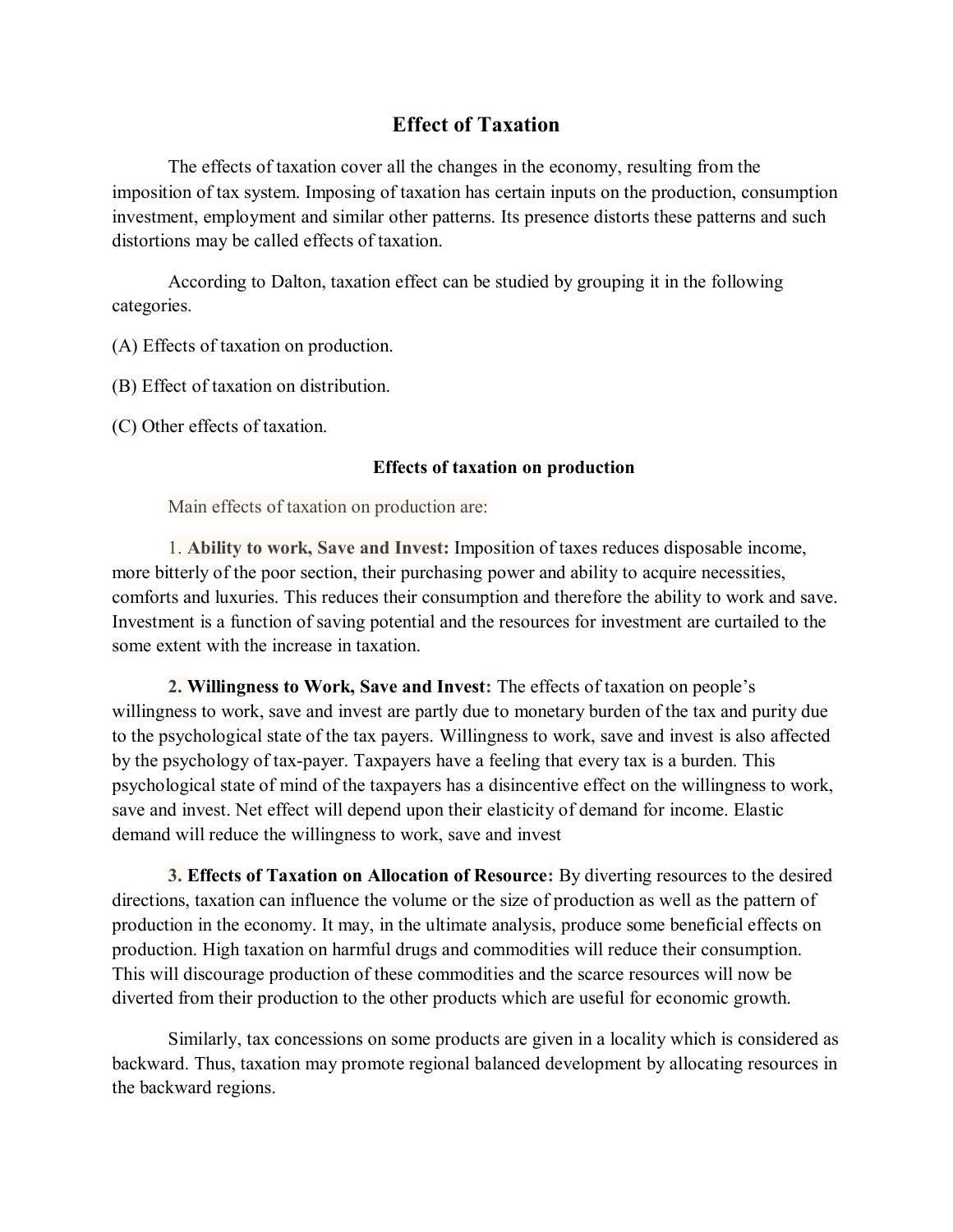#### **Effect of taxation on distribution**

The effects of taxation on the distribution of income and wealth among the different sections of the society, depends upon two important factors. They are as below:

1. Nature of Taxation

2. Kinds of Taxes

#### **Nature of Taxation**

The nature of taxation influences the distribution of income and wealth among the different sections of the society which are discussed as below:

**a) Effects of Regressive Taxation on Distribution:** Under regressive taxation, the burden of taxation falls more heavily upon the poor than on the rich. Regressive taxation may increase the inequalities on the distribution of income and wealth and hence widens the gap between the rich and the poor.

**b) Effects of Proportional Taxation on Distribution:** Under the proportional taxation, taxes are levied uniformly upon the rich and the poor. When the tax rate remains the same, it creates inequalities between them. In this way, the burden of taxation falls more heavily upon the poor than on the rich.

**c. Effects of Progressive Taxation on Distribution:** Under the system of progressive taxation, the tax rates go up with the increase in the income. Thus, in this system, the inequalities in the income and wealth will be reduced. The major portion of the income and the wealth of the rich is taken away by way of higher tax rates. Hence, the progressive tax system tends to reduce the inequalities in the distribution of income and wealth.

#### **Kinds of Taxes**

The effects of taxation depend upon the kinds of taxes which are discussed as below:

**a) Effects of Direct Taxes on Distribution:** Direct taxes take the form of taxation on the income and property. It attempts to reduce the income of the richer sections and transfers the income to the Government. The Government may use these resources to raise the standard of living of the poor. Therefore, all those taxes, which fall heavily upon the higher income groups, can have favorable distributional effects.

**b) Effects of Indirect Taxes on Distribution:** Indirect taxes are levied on commodities. They fall heavily on the lower and middle-income groups who spend a large portion of their income on commodities. In such a situation, indirect taxes have adverse distributional effects.

However, indirect taxes may be made progressive if the necessaries are exempted from taxation or levied on low tax rates, and luxuries are subjected to higher rates of taxes.

# **Other Effects of Taxation**

Under this category, we study the effect of taxation on employment and regulatory effect of taxation.

**(a) Effect on Employment:** If resources collected via taxes are utilized for development projects, it will

increase employment in the economy. If taxes affect the volume of savings and investment badly then recession and unemployment problem will be aggravated.